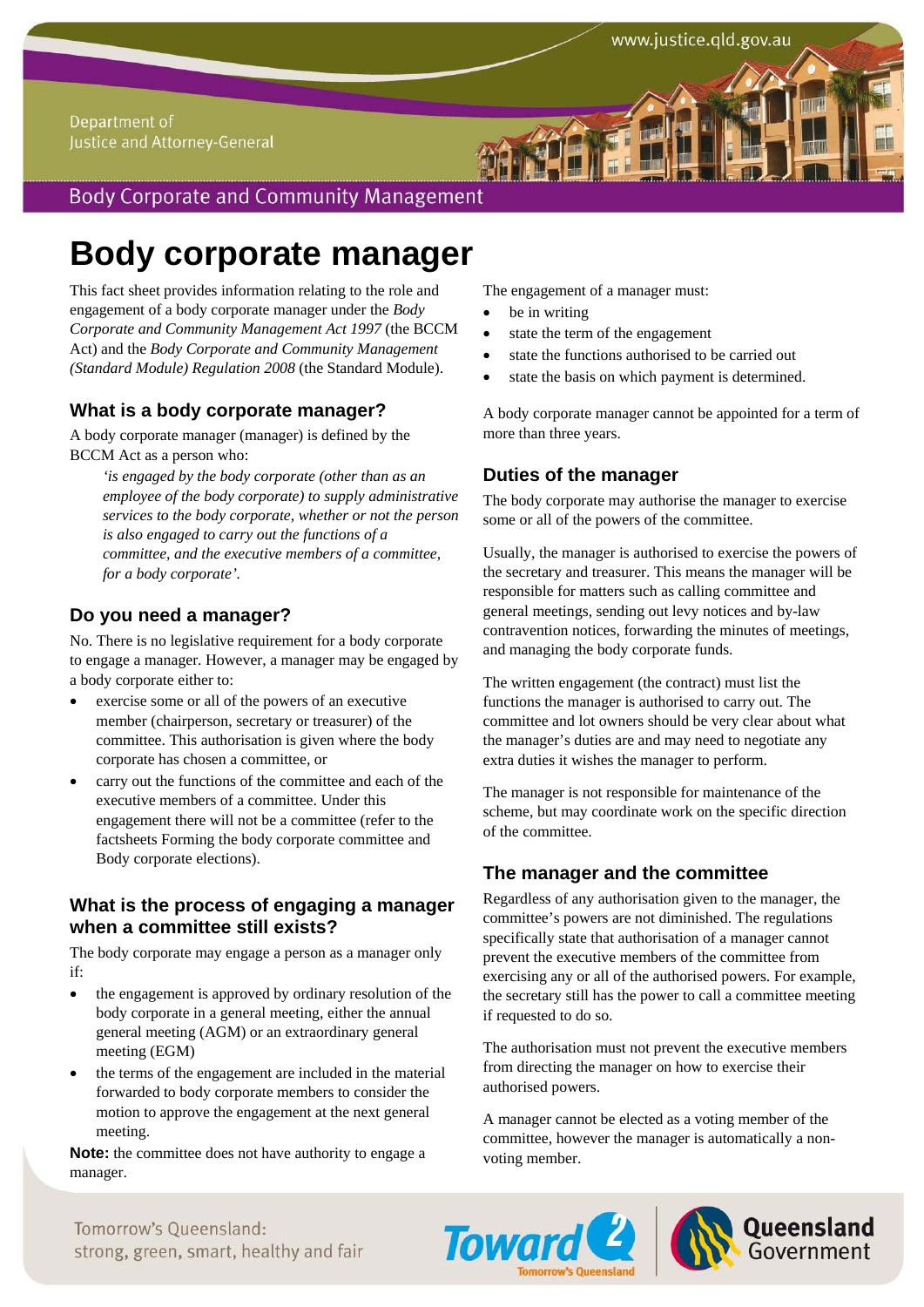The voting members of the committee can request the manager not to be present at a committee meeting when an issue such as a dispute between the body corporate and the manager, or the manager's engagement, is being considered.

#### **The body corporate account**

For any body corporate account opened after 4 March 2004, if the manager is authorised to operate the account, it may also be operated by the authorised members (e.g. at least two committee members).

### **Who manages the administrative and sinking funds?**

Where a manager is authorised to administer the body corporate's administrative or sinking fund, the manager must:

- comply with section 146 of the Standard Module
- prepare a reconciliation statement, within 21 days after the last day of each month, for all accounts showing:
	- $-$  the financial institution statement showing amounts paid into and from the account
	- invoices and other documents showing payments into and from the account during the month
- within 30 days of the end of the contract or withdrawal of the authorisation, give the body corporate:
	- an income and expenditure statement for the financial year
	- a list of all amounts owing to, and payable from, the funds to date, and
	- a reconciliation statement for all accounts kept for the last month.

## **What is the process of engaging a manager when a full committee is not elected?**

This engagement can only be made if the body corporate has been unable to fill all executive member positions on the committee or the total number of voting members of the committee is fewer than three.

Before considering such an engagement, the body corporate must attempt to elect or appoint a full committee. The following examples apply:

- 1. If, at the AGM, the body corporate is unable to fill all executive member positions on the committee or the total number of voting members of the committee is fewer than three, the legislation provides that an EGM must be held within two months to appoint an eligible person to the vacant position (refer Chapter 3 Division 2 Subdivision 2 of the Standard Module), or
- 2. If a casual vacancy arises on the committee which cannot be filled by the committee, an EGM must be held to elect an eligible person (refer Chapter 3 Division

2 Subdivision 4 of the Standard Module).

In both of these examples, the agenda for the general meeting must include a motion to engage a body corporate manager under Chapter 3 Part 5 of the Standard Module.

The motion may only be considered if at least one executive member position is not filled or the total number of voting members is fewer than three. The motion must be considered as the last item of business for the EGM.

## **How to pass the motion**

The notice of the EGM must include the terms of the contract of engagement and an explanatory note (refer BCCM Form 18).

The approved form provides guidelines for engaging a manager including:

- the circumstances when a manager can be engaged
- the committee functions that will be carried out by the manager
- the restrictions applying to the manager who has the powers of the committee
- how a contract is terminated.

**Note:** the information included on BCCM Form 18 should be considered before voting to engage a body manager under Chapter 3 Part 5.

At least two quotations must be given to lot owners if the cost of the proposed engagement is above the *relevant limit for major spending* (Standard Module Chapter 12 Dictionary). If more than one quotation is given, the motion must be stated as a motion with alternatives in the agenda and on a voting paper for the meeting.

Unlike the engagement of a manager where the maximum term is three years, this type of engagement as a body corporate manager (as defined in Standard Module section 60) ends:

- at the end of the body corporate's next AGM held after the general meeting at which the engagement was approved, or
- 12 months after the day the engagement began, whichever is earlier.

## **Code of conduct**

A manager must comply with the 'Code of Conduct for Body Corporate Managers and Caretaking Service Contractors' (BCCM Act Schedule 2) when performing obligations under the contract of engagement.

The code is automatically included in the terms of the contract and prevails if there is an inconsistency between a provision of the code and another term of the contract.

Some of the standards included in the code provide that a